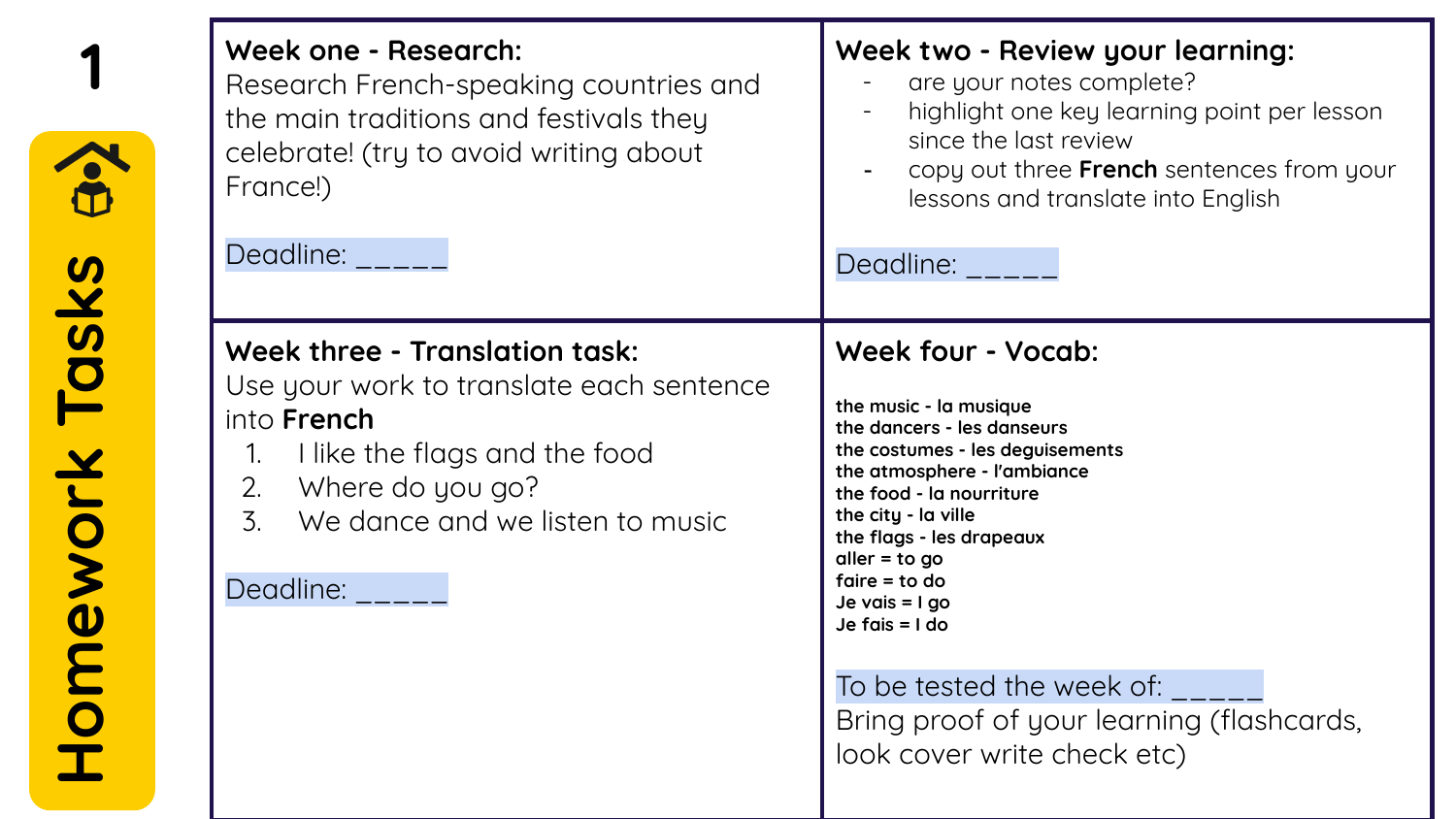| $\hat{\mathbf{e}}$ | Week one - Research:<br>Can you find out some really common<br>German first names and surnames?<br>What would YOUR German name be if you<br>could choose?<br>Deadline:                                                                              | Week two - Review your learning:<br>are your notes complete?<br>highlight one key learning point per lesson<br>since the last review<br>copy out three German sentences from your<br>lessons and translate into English<br>Deadline: _____                                                                                                                                                                                                                                                  |
|--------------------|-----------------------------------------------------------------------------------------------------------------------------------------------------------------------------------------------------------------------------------------------------|---------------------------------------------------------------------------------------------------------------------------------------------------------------------------------------------------------------------------------------------------------------------------------------------------------------------------------------------------------------------------------------------------------------------------------------------------------------------------------------------|
| mework Tasks       | Week three - Translation task:<br>Use your work to translate each sentence<br>into German<br>I live in the countryside.<br>1.<br>Is there a supermarket in your town?<br>2.<br>$\overline{3}$ .<br>She lives at the seaside.<br>Deadline: Deadline: | Week four - Vocab:<br>die Stadt - the town<br>das Dorf - the village<br>Ich liebe meine Stadt - I love mein town<br>Ich hasse mein Dorf - I hate my village<br>denn es it alt - because it is old<br>der Markt - the market<br>der Bahnhof - the station<br>die Kirche - the church<br>die Bibliothek - the library<br>das Schwimmbad - the swimming pool<br>das Kino - the cinema<br>To be tested the week of:<br>Bring proof of your learning (flashcards, look<br>cover write check etc) |